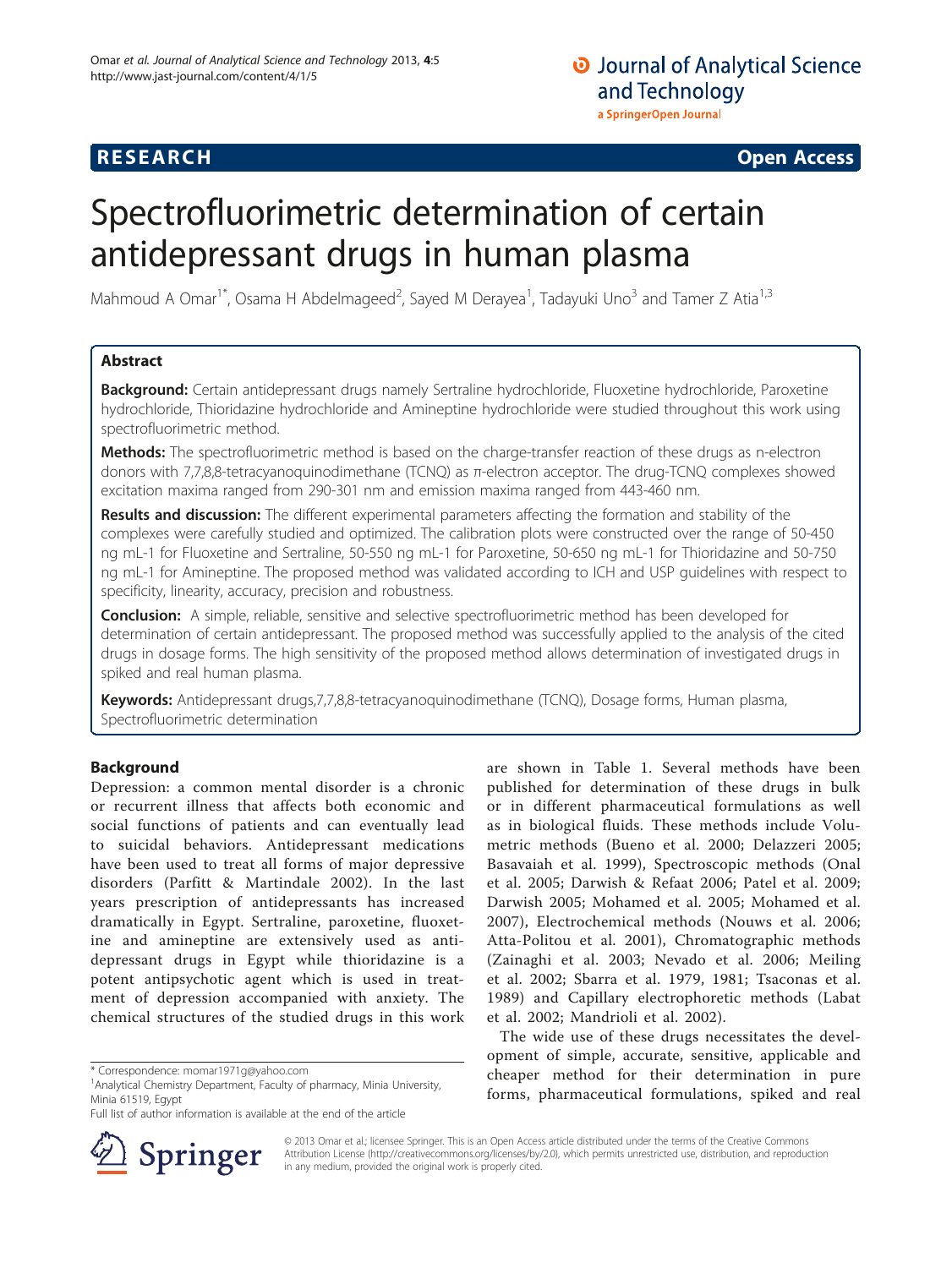| Name                       | Chemical name                                                                                | Structure                                                                            |
|----------------------------|----------------------------------------------------------------------------------------------|--------------------------------------------------------------------------------------|
| Sertraline Hydrochloride   | (1S,4S)-4 [3,4-dichlorophenyl]- 1,2,3,4<br>tetrahydro-N-methyl-1-naphthylamine               | <b>HCl</b><br>'NH<br>C.<br>CH <sub>3</sub><br>C                                      |
| Paroxetine Hydrochloride   | (3S, 4R)-3-[(1,3-Benzodioxol-5-yloxy)methyl]-<br>4-(4-fluorophenyl) piperidine hydrochloride | Η<br>HCl                                                                             |
| Fluoxetine Hydrochloride   | (3RS)-N-methyl-3-phenyl-3-[4-(trifluoromethyl)<br>phenoxy] propane-1-amine hydrochloride     | F<br>-F<br>$F -$<br>$\underset{\text{H}_3\text{C}}{\overset{\text{H}}{\sum}}$<br>HCl |
| Thioridazine Hydrochloride | 10-[2-(1-methylpiperidin-2-yl) ethyl] -2-<br>methylsulfanyl-phenothiazine hydrochloride.     | HC1                                                                                  |
| Amineptine Hydrochloride   | dihydro-IO,1 I-dibenzo[a,&ycloheptenyl-5-<br>amino-7-heptanoic acid                          | NH<br>HO.<br>HCl<br>O                                                                |

## <span id="page-1-0"></span>Table 1 Structural formula of the studied drugs

human plasma. So this study describes a simple and very sensitive spectrofluorimetric method for determination of these drugs depending on the formation of charge-transfer complexes.

## Experimental and Methods Apparatus

- A perkin Elmer LS 45 Luminescence spectrometer (United Kingdom) connected to an IBM PC computer loaded with FL WINLABTM software.
- SpectronicTM GenesysTM 2PC. Ultraviolet/Visible spectrophotometer (Milton Roy Co, USA) with

matched 1 cm quartz cell connected to IBM computer loaded with winspecTM application software.

- Milwakee SM 101 pH meter (Portugal).
- Digital analytical balance (AG 29, Meltter Toledo, Glattbrugg, Switzerland).
- Laboratory centrifuge 4000 rpm (Bremsen ECCO, Germany).

## Materials and reagents

All materials were of analytical reagent grades and the solutions were prepared with double distilled water. Samples of investigated drugs were generously supplied by their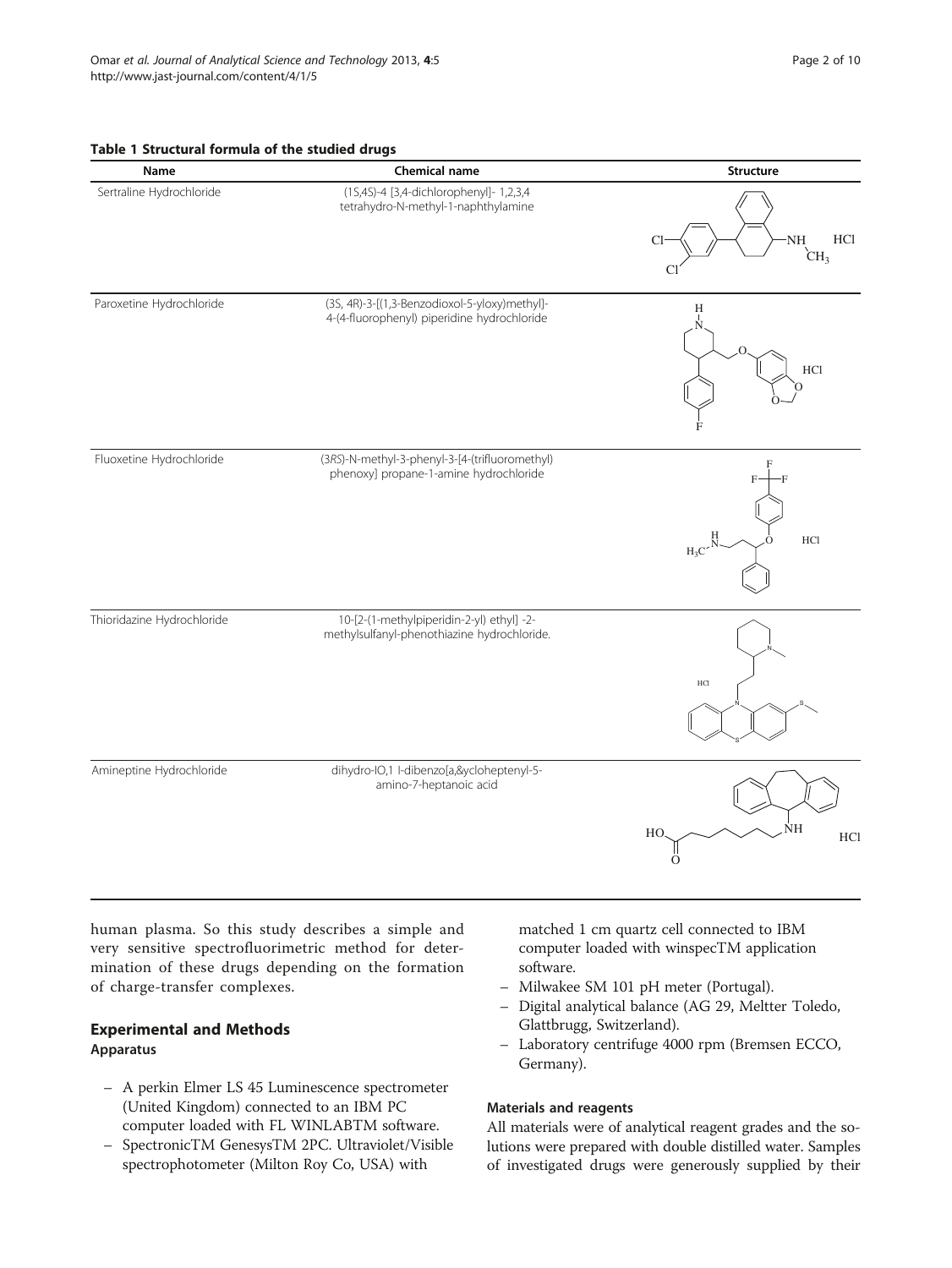respective manufacturers and were used without further purification; Sertraline hydrochloride was kindly provided by Pfizer Egypt, S.A.E., Cairo, Egypt. Fluoxetine hydrochloride was kindly provided by EIPICO, El Asher Ramadan City, Cairo, Egypt. Paroxetine hydrochloride was kindly provided by Pharaonia Pharmaceuticals Pharo Pharma, Alexandria, Egypt. Amineptine hydrochloride was kindly provided by Servier Egypt Industries Limited, 6th October City, Giza, Egypt and thioridazine hydrochloride was supplied by Delta Pharm, S.A.E, El Asher Ramadan City, Cairo, Egypt.

7,7,8,8-tetracyanoquinodimethane (TCNQ) (Sigma Chemical Co., USA) was prepared as  $1 \times 10^{-3}$  M in acetonitrile. Solution was found to be stable for at least one week at 4°C. Acetonitrile, diethyl ether and methanol (Riendel-De-Haen AG, Germany). Chloroform, 1, 2 Dichloromethane, Ethanol and 33% W/V ammonia solution (El Nasr chemical Co., Abu Zabbal, Egypt).

Plasma was kindly provided by EL-Minia Hospital of Psychiatric medicine and kept frozen until assay.

## Pharmaceutical formulations

The following available commercial preparations were analyzed; Lustral<sup>®</sup> tablets (Pfizer Egypt, S.A.E., Cairo, Egypt) labeled to contain 50 mg sertraline per tablet. Flutin<sup>®</sup> capsules (EIPICO, El Asher Ramadan City, Cairo, Egypt) labeled to contain 20 mg Fluoxetine per capsule. Paxetin<sup>®</sup> tablets (Pharaonia Pharmaceuticals Pharo Pharma, Alexandria, Egypt) labeled to contain 20.0 mg of paroxetine per tablet. Survector<sup>®</sup> tablets (Servier Egypt Industrial Limited, 6th October City, Giza, Egypt) labeled to contain 100.0 mg of Amineptine hydrochloride per tablet. Thiozine® tablets (Delta Pharm, S.A.E, El Asher Ramadan City, Cairo, Egypt) labeled to contain 100 mg of Thioridazine hydrochloride per tablet.

#### Preparation of standard solutions

An accurately weighed 20.0 mg salt of each investigated drugs, was transferred into 125-mL separating funnel containing about 20 mL of distilled water. The resultant solution was rendered distinctly alkaline with dropwise addition of 33% w/v aqueous ammonia solution. The librated free base was extracted with three potions of 5 mL chloroform. The combined chloroformic extracts were filtered through anhydrous sodium sulfate supported on Whitman filter paper. The filter paper was washed thoroughly with two portions of 5 mL chloroform. The combined extracts and washings were diluted to volume with chloroform to provide a stock standard solution containing 200.0  $\mu$ g mL<sup>-1</sup>. This solution was further diluted with the same solvent to prepare working standard solutions containing  $0.50 - 4.50 \mu g \text{ mL}^{-1}$  of fluoxetine and sertraline, 0.50- 5.5  $\mu$ g mL<sup>-1</sup> of paroxetine, 1.0-6.5 μg mL<sup>-1</sup> of thioridazine and 1.0-7.5 μg mL<sup>-1</sup> of amineptine. The standard solutions were stable for seven days when kept in the refrigerator.

## General analytical procedure

Into a series of 10 mL volumetric flasks, 1.0 mL of working standard solution of each drug was transferred over the cited concentration. One mL of  $1 \times 10^{-3}$  M TCNO solution was added and mixed well. The reaction mixture was allowed to stand at room temperature  $(25.0 \pm 1)$ 5°C) for 40 min for fluoxetine, sertraline and paroxetine; 35 min for thioridazine and 45 min for amineptine then completed to the mark with chloroform. The fluorescence intensity of the complexes was measured at 443, 447, 447, 450 and 458 nm after excitation at 290, 291, 291, 295 and 301 nm for fluoxetine, sertraline, paroxetine, amineptine and thioridazine respectively. Blank experiment was carried out simultaneously. The relative fluorescence intensity of each sample solution for each investigated drugs was accurately measured and plotted against the final drug concentration (ng  $mL^{-1}$ ) to get the calibration graphs.

## Procedure for pharmaceutical formulations (tablets and capsules)

A quantity of finely powdered twenty tablets or mixed capsules contents equivalent to 100.0 mg of active component was transferred to 50-mL volumetric flask, sonicated for about 10 minute with about 30 mL double distilled water. The volume was made up with distilled water, mixed well and filtered. The first portion of the filtrate was discarded; twenty mL of the clear solution was transferred quantitatively to a 125 mL separating funnel. The contents of the funnel were rendered alkaline with dropwise addition 33% w/v aqueous ammonia solution, and the procedure was completed as described under preparation of the standard solutions.

## Procedure for spiked human plasma

5.0 mL of drug free human blood sample was taken from three healthy volunteers into a heparinized tubes, centrifuged at 3000 rpm for 30 minutes then 1.0 mL of the drug free plasma (supernatant) was spiked with 1.0 mL of investigated drugs containing 5.0-45.0 μg mL<sup>-1</sup> of fluoxetine and sertraline, 5.0- 55.0  $\mu$ g mL<sup>-1</sup> of paroxeine, 10.0- 65.0 μg mL<sup>-1</sup> of thioridazine and 10.0-75.0 μg  $mL^{-1}$  of amineptine. 2.0 mL of acetonitrile was added as precipitating agent for protein then centrifuged at 4000 rpm for about 20 min. The supernatant was rendered alkaline by adding 1.0 mL of 33% w/v aqueous ammonia and then extract the librated free base three times with  $3 \times 3$  mL of chloroform. The combined chloroformic extracts were filtered through anhydrous sodium sulfate supported on Whitman filter paper. The filter paper was washed thoroughly with two portions of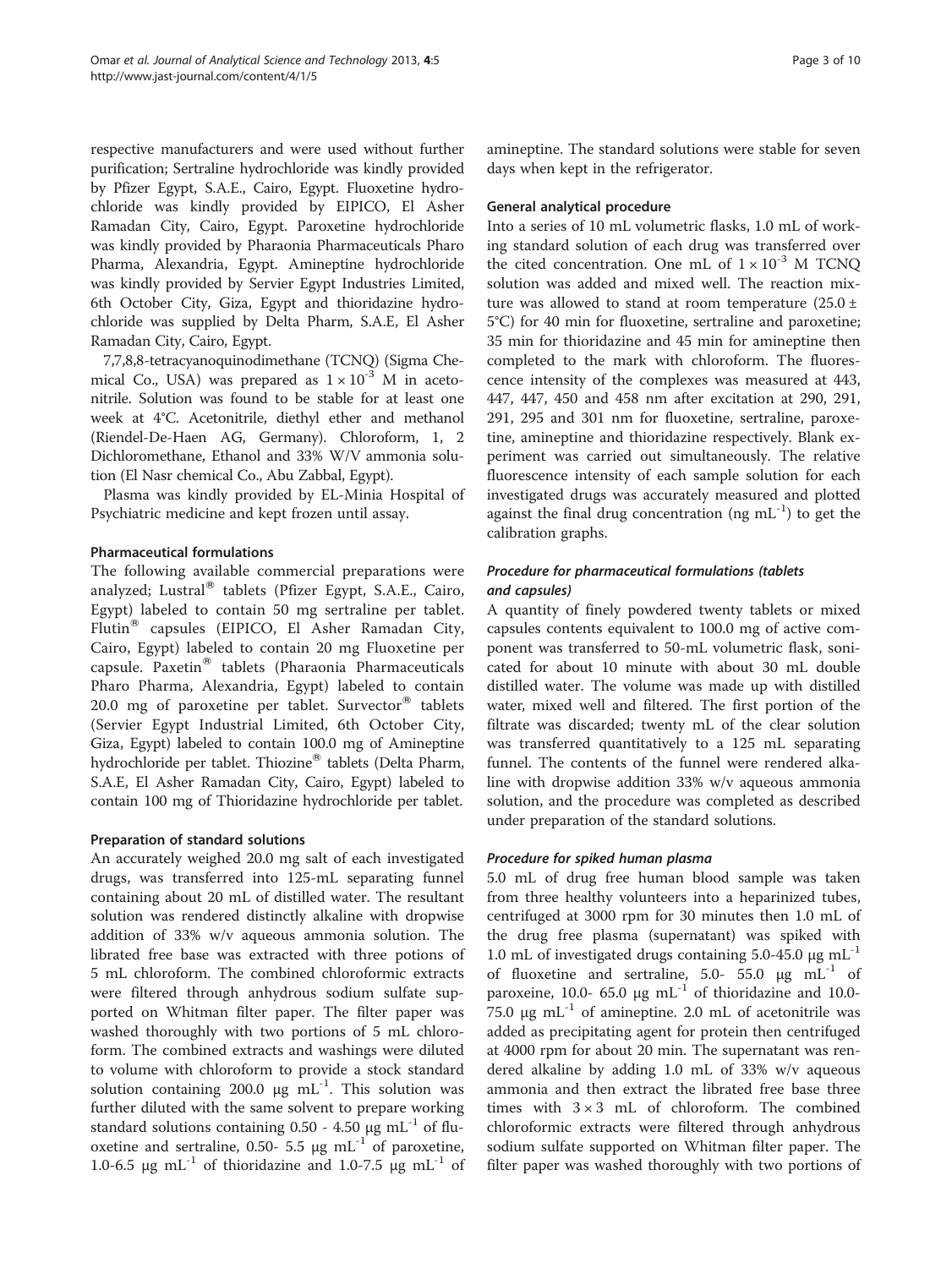5 mL chloroform. The combined extracts and washings were diluted to volume with chloroform. Aliquotes covering the working concentration range was transferred into 10-mL volumetric flasks; then the general procedure was followed. A blank value was determined by treating the drug free blood sample in the same manner.

#### Procedure for real human plasma

For fluoxetine, 20.0 mg was taken orally once daily by three healthy human volanteers for 4 weeks. 5.0 mL of human blood sample was taken by using heperanized tube after an average of 6 hrs following the last oral administration and centrifuged at 3000 rpm for 30 minute. 3.0 mL of plasma obtained was treated with 2.0 mL of acetonitrile as precipitating agent for protein then centrifuged at 4500 rpm for about 20 minute. The supernatant was rendered alkaline by adding 1.0 mL of 33% w/v aqueous ammonia followed by extraction with  $3 \times 3$  mL of chloroform. The combined extracts were diluted to volume with chloroform; then the general procedure was followed.

For paroxetine, 40.0 mg was taken orally once daily by three healthy human volanteers for 14 days. 10.0 mL

of human blood sample was taken by using heperanized tube after an average of 12 hrs following the last oral administration and centrifuged at 3000 rpm for 30 minute. 6.0 mL of plasma obtained was treated with 4.0 mL of acetonitrile as precipitating agent for protein then centrifuged at 4500 rpm for about 20 minute; then the procedure was followed as described for fluoxetine starting from "The supernatant was rendered alkaline by...".

> For bupropion, 150.0 mg was taken orally every 12 hrs by three healthy human volanteers for 14 days. 5.0 mL of human blood sample was taken by using heperanized tube after an average of 6 hrs following the last oral administration; then the procedure was followed as described for fluoxetine.

> For sertraline, 50.0 mg was taken orally once daily by three healthy human volanteers for 14 days. 5.0 mL of human blood sample was taken by using heperanized tube after an average of 12 hrs following the last oral administration; then the procedure was followed as described for fluoxetine.

> For thioridazine, 100.0 mg was taken orally four times daily by three healthy human volunteers for 7 days. 5.0 mL of human blood sample was taken by using heperanized tube at 8 th day, 3 hrs after the last morning oral administration; then the procedure was followed as described for fluoxetine.

<span id="page-3-0"></span>







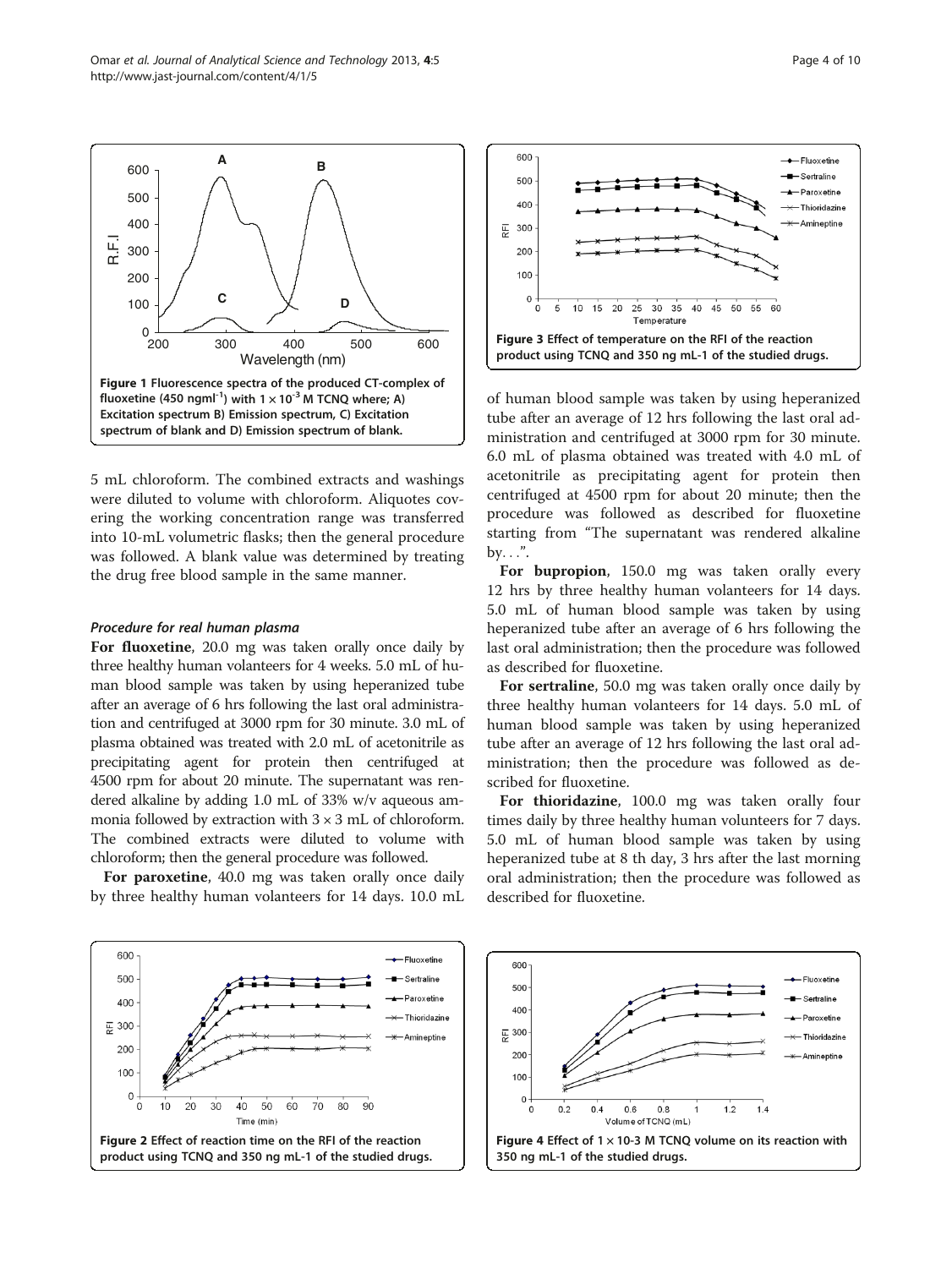<span id="page-4-0"></span>

## Results and discussion

The aim of this work is to establish a simple, sensitive, reliable, selective and cheap spectrofluorimetric method for the analysis of investigated drugs in pure forms, pharmaceutical formulations, spiked and real human plasma. The developed method was based on reaction of investigated drugs with 7,7,8,8-tetracyanoquinodimethane (TCNQ) to form highly fluorescent product, measured fluorometrically.

#### Fluorescence spectrum

Solutions of the studied drugs have very weak native fluorescence intensity, however in presence of TCNQ, the fluorescence intensity increases substantially. The formed CT complexes between the investigated drugs and TCNQ were probably through the lone pair of electron donated by the N atom in investigated drugs (n-donor) to TCNQ (π-acceptor). The fluorescence intensity of the reaction product was measured at 443, 447, 447, 450 and 458 nm after excitation at 290, 291, 291, 295 and 301 nm for fluoxetine, sertraline, paroxetine, amineptine and thioridazine respectively. Figure [1](#page-3-0) shows the fluorescence spectra of the reaction product of fluoxetine as a representative example of investigated drugs TCNQ.

#### Optimization of variables

The spectrofluorimetric properties of the fluorescent product as well as the different experimental parameters affecting the development and stability of the CT-complex were carefully studied and optimized. Each factor was changed individually while the others were kept constant. The studied factors include diluting solvent, reaction time, temperature and concentration of the reagent.

In order to select the suitable solvent for CT-complex formation, the reaction of TCNQ with studied drugs was carried out in different solvents. The studied solvents are chloroform, acetonitrile, ethanol, methanol and 1,2-dichloroethane. It was found that chloroform was considered to be the best solvent for the fluorescence development proved by the highest RFI observed relative to other solvents.

The fluorescence intensity of the formed CT-complex was monitored at different time intervals. It was found that complete fluorescence developments were attained after 40 minutes for fluoxetine, sertraline and paroxetine; after 35 min for thioridazine and after 45 min for amineptine (Figure [2\)](#page-3-0). The fluorescence intensity remained stable for at least 2 hours.

The effect of temperature on the formed charge transfer complexes was studied in the range of 10 - 60°C. All the formed complexes were stable up to 40°C. At temperature higher than 40°C, the RFI decreases probably due to dissociation of the complex. Thus, the determinations of studied drugs were carried out at  $25 \pm 5^{\circ}$ C (Figure [3](#page-3-0)).

Different volumes of  $1 \times 10^{-3}$  M of TCNQ reagent were used ranging from 0.2 to 1.4 mL. It was observed that the relative fluorescence intensity (RFI) increases by increasing volume of TCNQ and reaches its maximum values at 1 mL of  $1 \times 10^{-3}$  M of TCNQ after which no further increase in RFI was observed. So 1 mL of  $1 \times 10^{-3}$  M of TCNQ was chosen as an optimum concentration for further investigation (Figure [4\)](#page-3-0).

Table 2 Analytical parameters of spectrofluorimetric determination of investigated drugs with TCNQ

| Investigated<br>drugs | Linear range<br>ng m $L^{-1}$ | Intercept<br>(a) | Standard deviation of<br>intercept (Sa) | Slope<br>(b) | Correlation<br>coefficient (r) | <b>LOD</b><br>ng m $L^{-1}$ | LOO<br>$ng \, mL^{-1}$ |
|-----------------------|-------------------------------|------------------|-----------------------------------------|--------------|--------------------------------|-----------------------------|------------------------|
| Fluoxetine            | 50-450                        | $-0.20$          | 2.58                                    | 45. ا        | 0.9995                         | 5.35                        | 17.85                  |
| Sertraline            | 50-450                        | $-2.18$          | 2.82                                    | . 36         | 0.9998                         | 6.23                        | 20.77                  |
| Paroxetine            | 50-550                        | 0.63             | 2.45                                    | 1.10         | 0.9997                         | 6.68                        | 22.26                  |
| Thioridazine          | 100-650                       | $-1.47$          | 2.68                                    | 0.71         | 0.9992                         | 11.37                       | 37.90                  |
| Amineptine            | 100-750                       | $-0.43$          | 2.37                                    | 0.57         | 0.9990                         | 12.48                       | 41.61                  |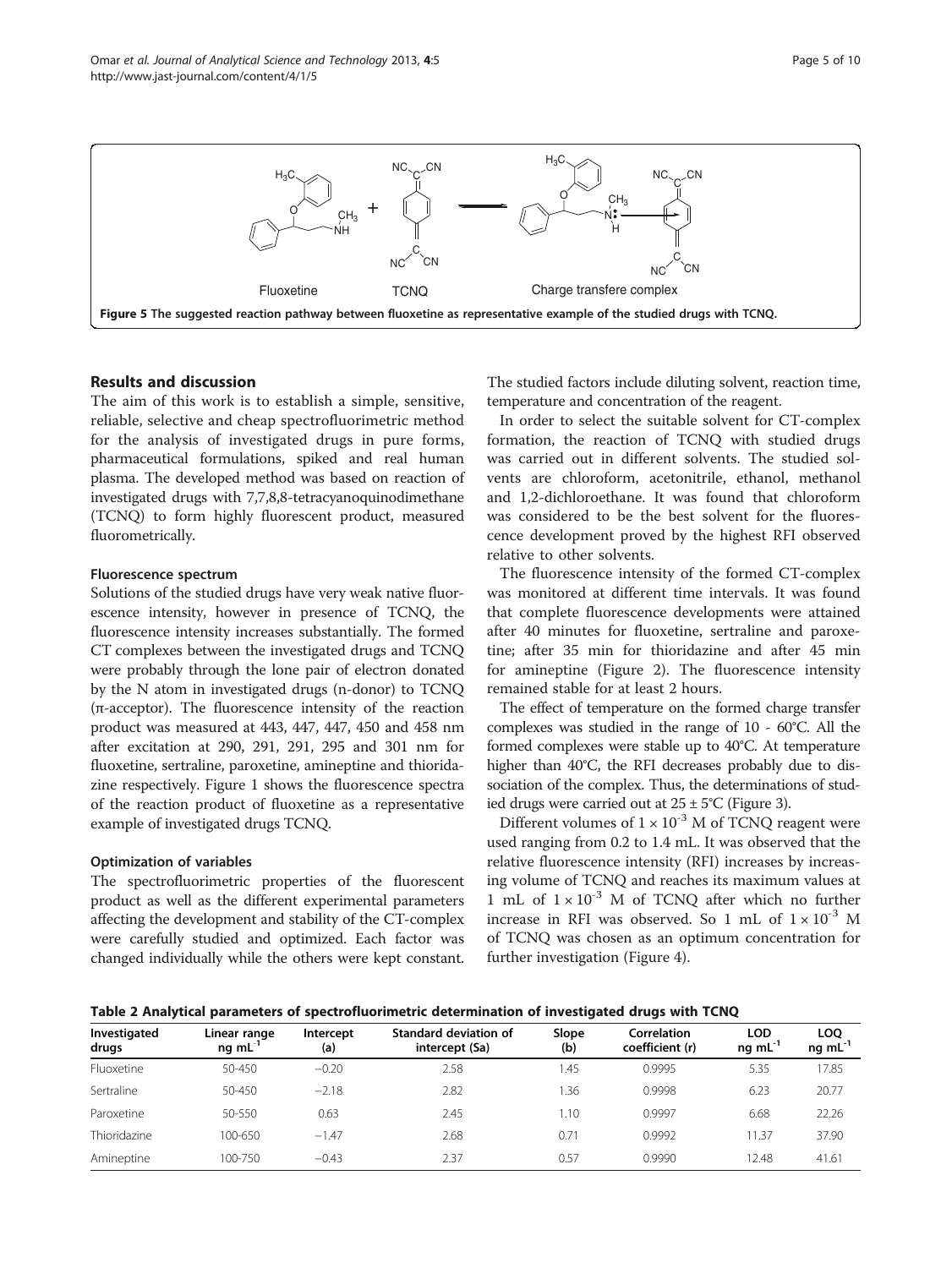| 50.0 ng m $L^{-1}$ | Recovery % <sup>a</sup> 250.0 ng mL <sup>-1</sup> | 450.0 ng m $L^{-1}$ |
|--------------------|---------------------------------------------------|---------------------|
| $100.94 \pm 1.29$  | $99.80 \pm 0.51$                                  | $100.41 \pm 0.28$   |
| $99.84 \pm 1.69$   | $98.91 \pm 0.55$                                  | $100.14 \pm 0.30$   |
| 50.0 ng m $L^{-1}$ | Recovery % $^a$ 250.0 ngmL <sup>-1</sup>          | 550.0 ngm $L^{-1}$  |
| $100.92 \pm 1.28$  | $100.09 \pm 0.67$                                 | $100.06 \pm 0.31$   |
| 100.0 ngm $L^{-1}$ | Recovery % $^a$ 350.0 ngmL <sup>-1</sup>          | 650.0 ngm $L^{-1}$  |
| $100.44 \pm 1.57$  | $101.31 \pm 0.95$                                 | $100.48 \pm 0.41$   |
| 100.0 ngm $L^{-1}$ | Recovery % $a$ 450.0 ngmL <sup>-1</sup>           | 750.0 ngm $L^{-1}$  |
| $100.14 \pm 1.87$  | $98.81 \pm 0.72$                                  | $100.47 \pm 0.44$   |
|                    |                                                   |                     |

Table 3 Evaluation of accuracy of the investigated analytical procedure at three concentration levels within the specified range

<sup>a</sup> Mean of Six replicate measurements.

#### Stoichiometry and Mechanism of the reaction

The stoichiometric of the reaction mechanism was studied adopting the job's method (Job [1964](#page-8-0)) of continuous variation. The molar ratio of TCNQ to each of investigated drugs was 1:1. The reaction pathway proposed in Figure [5](#page-4-0) is presented.

#### Validation of the proposed method

Concentration range (Topic Q2A [1994\)](#page-9-0) was established by confirming that the analytical procedure provided a suitable degree of precision, accuracy and linearity when applied to the sample containing amount of analyte within or at the extreme of the specified range of the analytical procedure (Topic Q2B [1996](#page-9-0); The United States Pharmacopoeia XXV and NF XX [2002](#page-9-0)). In this work, concentration ranging from 50 to 450 ng  $mL^{-1}$ (for fluoxetine and sertraline), 50 to 550 ng  $mL^{-1}$  (for paroxetine), 100 to 650 ng  $mL^{-1}$  (for thioridazine) and 100 to 750 ng  $mL^{-1}$  (for amineptine) were studied. The whole set of experiments were carried out within this range to ensure the validation of the proposed procedure. Linear calibration graphs were obtained for all the studied drugs by plotting the RFI of the studied drugs versus the drug concentration (ng  $mL^{-1}$ ) within the specified range.

Linearity was indicated by high correlation coefficient obtained. The correlation coefficients (r) of the formed

products were in the range 0.9990 to 0.9998 indicating good linearity, as shown in Table [2.](#page-4-0)

Accuracy (The United States Pharmacopoeia XXV and NF XX [2002](#page-9-0)) was checked at three concentration levels within the specified range. Six replicate measurements were recorded at each concentration level. The results were expressed as percent recovery ± standard deviation (Table 3). The obtained results show the close agreement between the measured and true values. Meanwhile, comparison of the obtained results from the analysis of the drug products by the proposed procedure with those obtained from the reported methods (Darwish [2005;](#page-8-0) Mohamed et al. [2005, 2007](#page-8-0)) revealed that their is no significant difference between them with respect to accuracy as indicated by  $t$ - and  $F$ - tests (Table 4).

Precision (The United States Pharmacopoeia XXV and NF XX [2002](#page-9-0)) was checked at three concentration levels, eight replicate measurements were recorded at each concentration level; the results are summarized in Table [5.](#page-6-0) The calculated relative standard deviations were below 2.2% indicating excellent precision of the proposed procedure at both levels of repeatability and intermediate precision.

Limit of detection (Topic Q2A [1994\)](#page-9-0) was calculated based on standard deviation of response and the slope of calibration curve (Topic Q2B [1996\)](#page-9-0). The limit

Table 4 Statistical analysis of the results obtained using the proposed procedures and reference method for spectrofluorimetric analysis of authentic samples using TCNQ

| Drug        |                         | % Recovery $\pm$ SD | t-value <sup>b</sup> |      |
|-------------|-------------------------|---------------------|----------------------|------|
|             | <b>Proposed methods</b> | Reported method #   |                      |      |
| Fluoxetine  | $100.34 \pm 0.89$       | $99.95 \pm 1.08$    | 0.62                 | 1.44 |
| Sertraline  | $99.61 + 1.57$          | $99.67 + 1.61$      | 0.06                 | 1.05 |
| Paroxetine  | $99.29 + 1.02$          | $99.38 \pm 1.20$    | 0.13                 | 1.40 |
| Thiridazine | $100.32 + 1.24$         | $100.39 + 1.30$     | 0.09                 | 1.09 |
| Amineptine  | $100.37 \pm 1.04$       | $100.57 \pm 1.69$   | 0.23                 | 2.63 |

 $b$ Tabulated value at 95% confidence limit;  $F = 6.338$  and  $t = 2.306$ .<br>  $\frac{F}{2}$ Peferences (Darwish 2005; Mohamed et al. 2005, 2007)

References (Darwish [2005](#page-8-0); Mohamed et al. [2005](#page-8-0), [2007](#page-8-0)).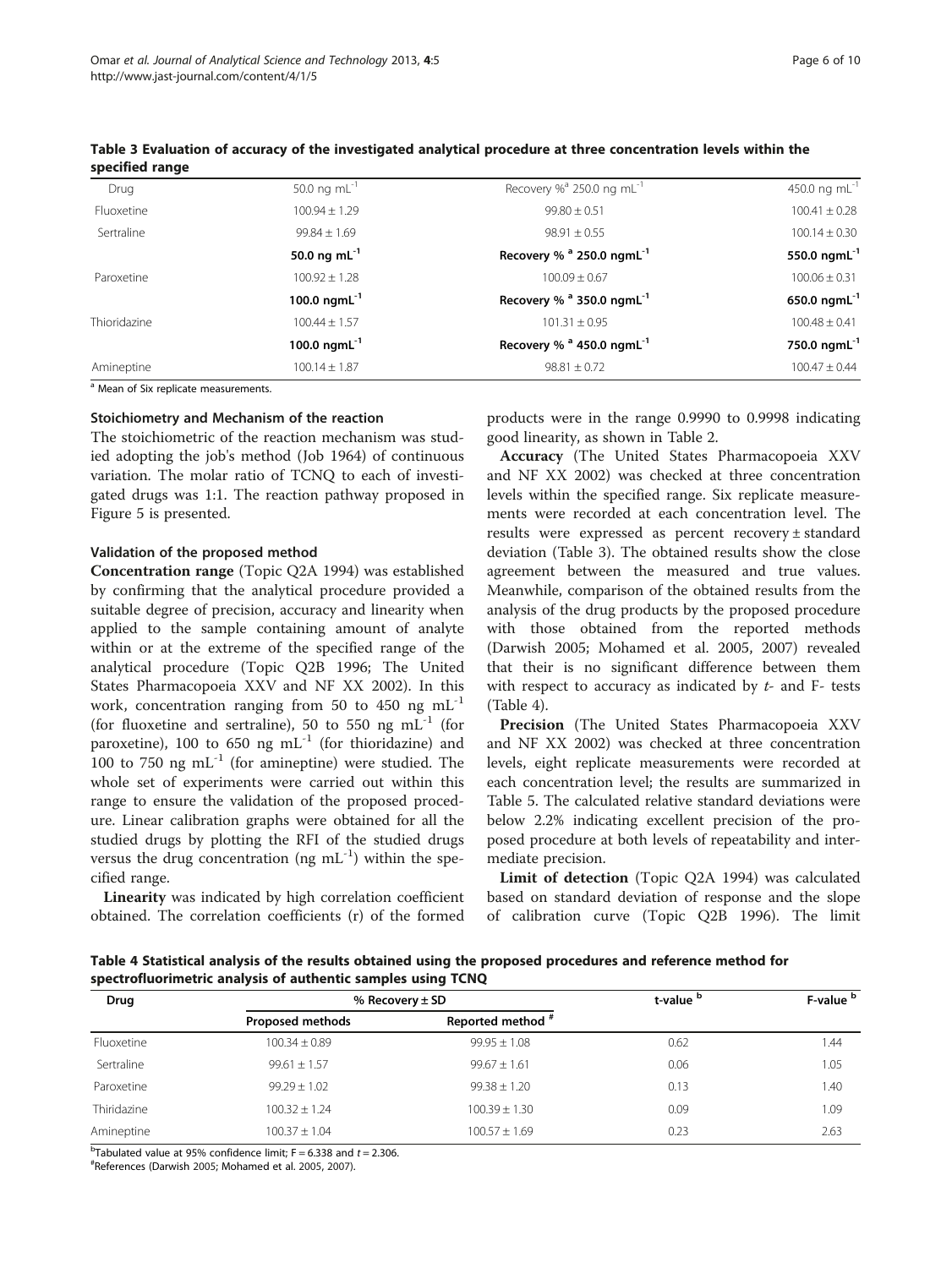## <span id="page-6-0"></span>Table 5 Evaluation of precision of the proposed spectrofluorimetric method for the determination of the investigated drugs

| Drug         | Conc. µg/ml | Mean <sup>c</sup> | S.D  | <b>RSD</b> |
|--------------|-------------|-------------------|------|------------|
| Fluoxetine   | 50          | 100.84            | 1.33 | 1.32       |
|              | 250         | 98.81             | 0.62 | 0.63       |
|              | 450         | 100.47            | 0.41 | 0.41       |
| Sertraline   | 50          | 99.77             | 1.50 | 1.50       |
|              | 250         | 98.87             | 0.50 | 0.51       |
|              | 450         | 100.17            | 0.28 | 0.27       |
| Paroxetine   | 50          | 100.71            | 1.32 | 1.31       |
|              | 250         | 100.14            | 0.69 | 0.69       |
|              | 550         | 100.08            | 0.28 | 0.28       |
| Thioridazine | 100         | 100.86            | 1.58 | 1.57       |
|              | 350         | 101.31            | 0.76 | 0.75       |
|              | 650         | 100.46            | 0.37 | 0.37       |
| Amineptine   | 100         | 100.10            | 1.84 | 1.84       |
|              | 450         | 98.77             | 0.65 | 0.66       |
|              | 750         | 100.53            | 0.39 | 0.39       |

<sup>C</sup>mean is average of eight determinations.

of detection was expressed as (The United States Pharmacopoeia XXV and NF XX [2002](#page-9-0)):

$$
LOD = 3\sigma/S \tag{1}
$$

Where  $\sigma$  is the standard deviation of intercept. S is the slope of calibration curve.

The results are summarized in Table [2.](#page-4-0) The calculated detection limits for all the studied drugs were less than 12.48 ng  $mL^{-1}$  indicating good sensitivity of the proposed method.

Limit of quantitation (Topic Q2A [1994\)](#page-9-0) was calculated based on standard deviation of intercept and slope of calibration curve. In this method, the limit of quantitation is expressed as (The United States Pharmacopoeia XXV and NF XX [2002\)](#page-9-0):

$$
LOQ = 10\sigma/S \tag{2}
$$

The calculated quantitation limits for all the studied drugs were all less than  $41.61$  ngmL<sup>-1</sup>, as shown in Table [2](#page-4-0), indicating good sensitivity of the proposed method. So it can be applied for analysis of drug in biological fluids.

#### Specificity and interference

The specificity of the method was investigated by observation of any interference encountered from the common tablet excipients, such as talc, starch, gum acacia, lactose and magnesium stearate. This study indicates that the presence of these excipients did not interfere with the proposed method as proved by the excellent recoveries obtained, as shown in Table 6.

## Application to pharmaceutical dosage forms

The proposed method was applied for determination of investigated drugs in commercial pharmaceutical dosage forms. The results were statistically compared with those of reported methods (Darwish [2005](#page-8-0); Mohamed et al. [2005](#page-8-0), [2007\)](#page-8-0), in respect to accuracy and precision. The obtained mean recovery values were 100.62-101.01 ± 0.66-1.39%, as shown in Table [7.](#page-7-0) According to t- and F- tests, no significant difference was found between the proposed and reported methods at 95% confidence level. This indicates good level of precision and accuracy.

#### Application to spiked human plasma

The high sensitivity attained by the proposed method allowed the determination of the studied drugs in spiked human plasma. The concentrations of investigated CNS drugs were computed from their corresponding regression equations. The obtained mean recovery values of the obtained amount were  $99.76 - 100.39 \pm 1.33 - 1.99\%$ (Table [8\)](#page-7-0).

#### Analysis of cited drugs in real human plasma

Fluoxetine is metabolized into its active metabolite norfluoxetine (Lemberger et al. [1985](#page-8-0)). Norfluoxetine concentrations are approximately equal to those of the parent drug during chronic therapy (Brunswick et al. [2002a](#page-8-0)). After a fixed daily dose of fluoxetine  $(20.0 \text{ mg day}^{-1})$ , the

Table 6 Analysis of the investigated drugs (100.0 ng mL<sup>-1</sup>) in presence of some common excipients using the proposed spectrofluorimetric method

| <b>Excipients</b> | <b>Amount Added</b>     | % Recovery $d \pm SD$ |                   |                 |                  |                   |
|-------------------|-------------------------|-----------------------|-------------------|-----------------|------------------|-------------------|
|                   | $\mu$ gmL <sup>-1</sup> | <b>Fluoxetine</b>     | <b>Sertraline</b> | Paroxetine      | Thioridazine     | Amineptine        |
| Starch            | 50                      | $100.07 \pm 0.61$     | $99.19 \pm 0.72$  | $99.85 + 0.87$  | $100.80 + 0.78$  | $101.29 + 0.79$   |
| Lactose           | 50                      | $98.21 + 0.91$        | $99.83 + 0.63$    | $98.78 + 0.61$  | $100.73 + 0.71$  | $98.12 + 0.45$    |
| Mg stearate       | 50                      | $101.25 \pm 0.54$     | $98.24 + 1.25$    | $101.58 + 1.61$ | $99.86 + 0.33$   | $101.62 + 1.07$   |
| Gum acacia        | 50                      | $99.25 + 0.59$        | $99.76 + 1.01$    | $98.82 + 0.86$  | $100.28 + 0.89$  | $101.98 \pm 0.49$ |
| Talc              | 50                      | $100.38 \pm 1.58$     | $100.18 + 0.25$   | $98.21 + 0.67$  | $99.70 \pm 0.51$ | $99.81 + 0.34$    |

<sup>d</sup>Average of three determinations.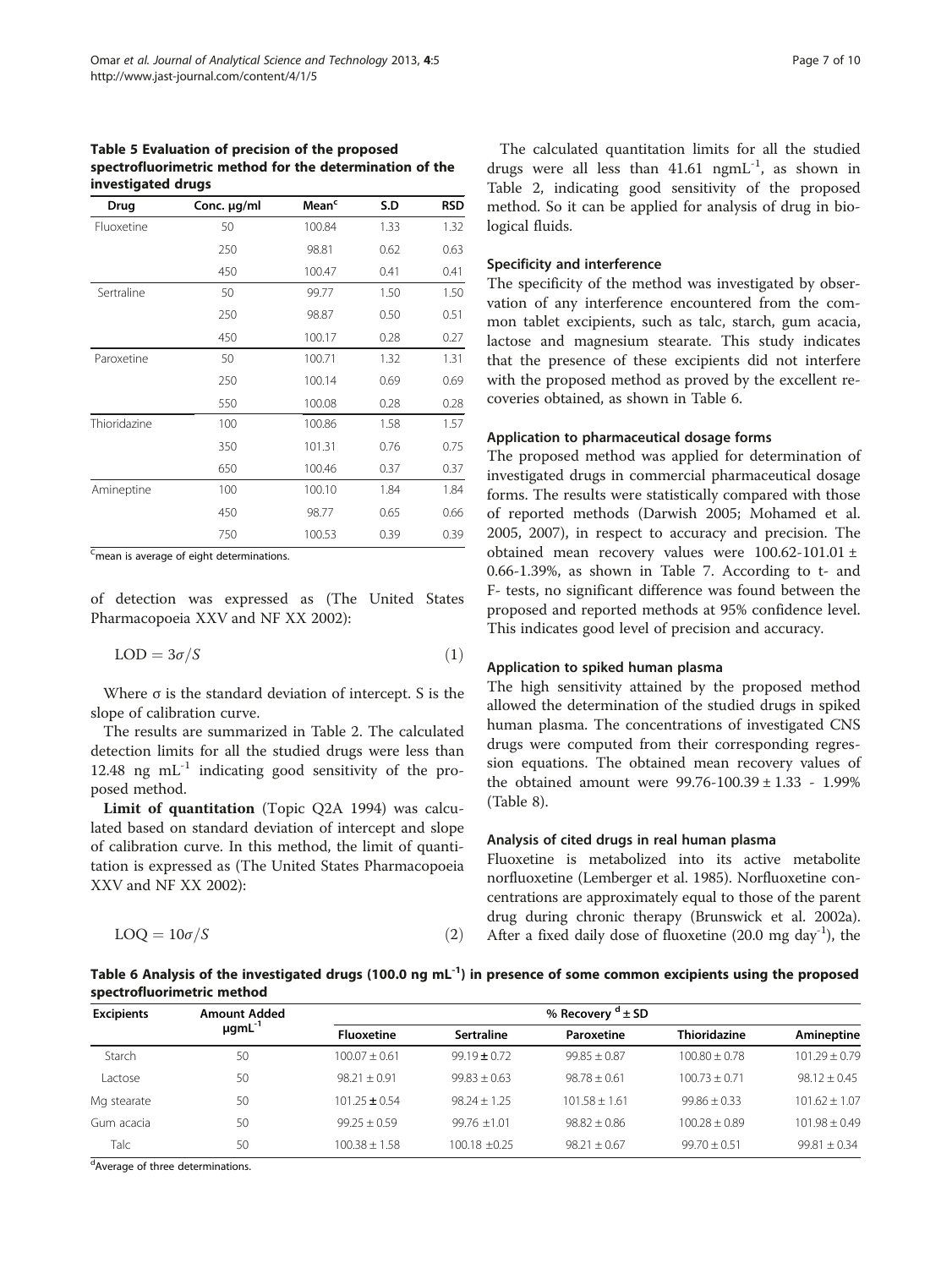<span id="page-7-0"></span>Table 7 Statistical analysis of the results obtained using the proposed spectrofluorimetric and reported methods for analysis of the investigated drugs in pharmaceutical dosage forms

| Drug         | Pharmaceutical<br>dosage forms | Proposed<br>method $\pm$ SD<br>$(n = 5)$ | Reported<br>methods $8-10 \pm SD$<br>$(n = 5)$ |
|--------------|--------------------------------|------------------------------------------|------------------------------------------------|
| Fluoxetine   | tablets<br>Neurazine           | $100.94 + 1.390$                         | $100.53 \pm 1.46$                              |
|              |                                | $t = 0.45$ $\degree$ F = 1.09 $\degree$  |                                                |
| Sertraline   | Thiozine <sup>®</sup> tablets  | $100.18 + 1.15$                          | $100.13 + 1.68$                                |
|              |                                | $t = 0.06$ F = 2.13                      |                                                |
| Paroxetine   | Stellasil® tablets             | $100.01 + 1.196$                         | $99.98 + 0.95$                                 |
|              |                                | $t = 0.04$ F = 1.59                      |                                                |
| Thioridazine | Tryptizol <sup>®</sup> tablets | $100.62 + 0.663$                         | $100.22 + 1.07$                                |
|              |                                | $t = 0.71$ F = 2.59                      |                                                |
|              | Amineptine Survector® capsules | $100.14 + 1.26$                          | $99.88 + 1.59$                                 |
|              |                                | $t = 0.29$ F = 1.59                      |                                                |

<sup>e</sup>Tabulated value at 95% confidence limit;  $F = 6.338$  and  $t = 2.306$ .

concentration of the drug and its active metabolite in the blood continued to grow through the first few weeks of treatment, and their steady concentration in the blood is achieved only after four weeks (Pérez et al. [2001](#page-9-0); Brunswick et al. [2002b\)](#page-8-0). Paroxetine is completely absorbed after oral administration and metabolized in the liver forming three main metabolites: the two isomers (3S,4R)-4-(4-fluorophenyl)- 3-[(4-hydroxy-3-methoxyphenoxy)methyl]-piperidine (M1), (3S,4R)-4-(4-fluorophenyl)- 3-[(3-hydroxy-4-methoxyphenoxy)methyl]-piperidine(M2) and (3S,4R)-3-hydroxymethyl- 4-(4-fluorophenyl) piperidine (M3) (Hiemke & Hartter [2000](#page-8-0)). Steady-state plasma paroxetine concentrations were achieved after approximately 10 days following 40-mg once daily dose (Mandrioli et al. [2007](#page-8-0)). Thioridazine is mainly metabolized into mesoridazine and sulphoridazine. Steady-state

| Table 9 % Recoveries after application of the proposed |  |
|--------------------------------------------------------|--|
| method for determination of investigated CNS drugs in  |  |
| real human plasma sample                               |  |

| Drug              | Intraday assay<br>Interday assay |                              |
|-------------------|----------------------------------|------------------------------|
|                   | % Recovery <sub>invivo</sub>     | % Recovery <sub>invivo</sub> |
| <b>Fluoxetine</b> |                                  |                              |
| $Mean + SD$       | $91.53 + 5.11$                   | $86.28 \pm 5.27$             |
| Sertraline        |                                  |                              |
| $Mean + SD$       | $88.83 + 5.38$                   | $85.50 \pm 5.947$            |
| Paroxetine        |                                  |                              |
| $Mean + SD$       | $7676 + 482$                     | $75.28 + 7.94$               |
| Thioridazine      |                                  |                              |
| $Mean + SD$       | $91.53 + 5.11$                   | $92.26 + 2.73$               |
| Amineptine        |                                  |                              |
| $Mean + SD$       | $86.29 + 6.44$                   | $87.41 \pm 3.87$             |

plasma thioridazine concentrations were achieved after approximately 7 days following four 100-mg doses per day (Vanderheeren & Muusze [1977](#page-9-0)). Sertraline is mainly metabolized into N-desmethylsertraline. Steady state plasma concentration level for sertraline and its metabolite were achieved after approximately one week of a 50-mg oncedaily dosing (Package Insert, Zolofi@, Pfizer Inc [1992](#page-9-0); Mandrioli et al. [2006\)](#page-8-0). Amineptine is mainly metabolized by beta-oxidation of the side chain, its principle metabolites has the same structure as the parent compound except that its side chain is reduced to five carbon atom (Lachatre et al. [1989\)](#page-8-0). Steady state plasma level is achieved at 8 th day following two 100.0 mg doses per day (Rop Pok et al. [1990\)](#page-9-0).

According to the reported metabolic pathway of all the cited drugs; the proposed method can be used specifically for determination of fluoxetine and sertraline only in presence of their metabolites in plasma because the metabolic products are considered as compounds containing primary

Table 8 Application of the proposed method to the determination of studied drugs in spiked human plasma

| Concentration |                          |                          | % Recovery f             |                          |                   |
|---------------|--------------------------|--------------------------|--------------------------|--------------------------|-------------------|
| $(ngmL^{-1})$ | Fluoxetine               | Sertraline               | Paroxetine               | <b>Thioridazine</b>      | Amineptine        |
| 50            | 97.79                    | 100.12                   | 102.40                   | 99.01                    | 100.84            |
| 100           | 98.62                    | 97.68                    | 99.20                    | 99.36                    | 101.64            |
| 150           | 103.03                   | 103.22                   | 97.54                    | 100.05                   | 102.39            |
| 250           | 99.11                    | 98.56                    | 99.46                    | 97.21                    | 98.84             |
| 350           | 98.42                    | 100.76                   | 98.22                    | 101.64                   | 99.31             |
| 450           | 101.10                   | 99.85                    | 101.55                   | 99.40                    | 99.56             |
| 550           | $\overline{\phantom{a}}$ | $\overline{\phantom{a}}$ | 99.72                    | 99.25                    | 101.61            |
| 650           | $\overline{\phantom{a}}$ | $\sim$                   | $\overline{\phantom{a}}$ | 102.19                   | 98.76             |
| 750           |                          |                          | ۰                        | $\overline{\phantom{a}}$ | 100.61            |
| $Mean \pm SD$ | $99.68 \pm 1.99$         | $100.03 \pm 1.92$        | $99.73 \pm 1.73$         | $99.76 \pm 1.565$        | $100.39 \pm 1.33$ |

f Mean of three replicate measurements.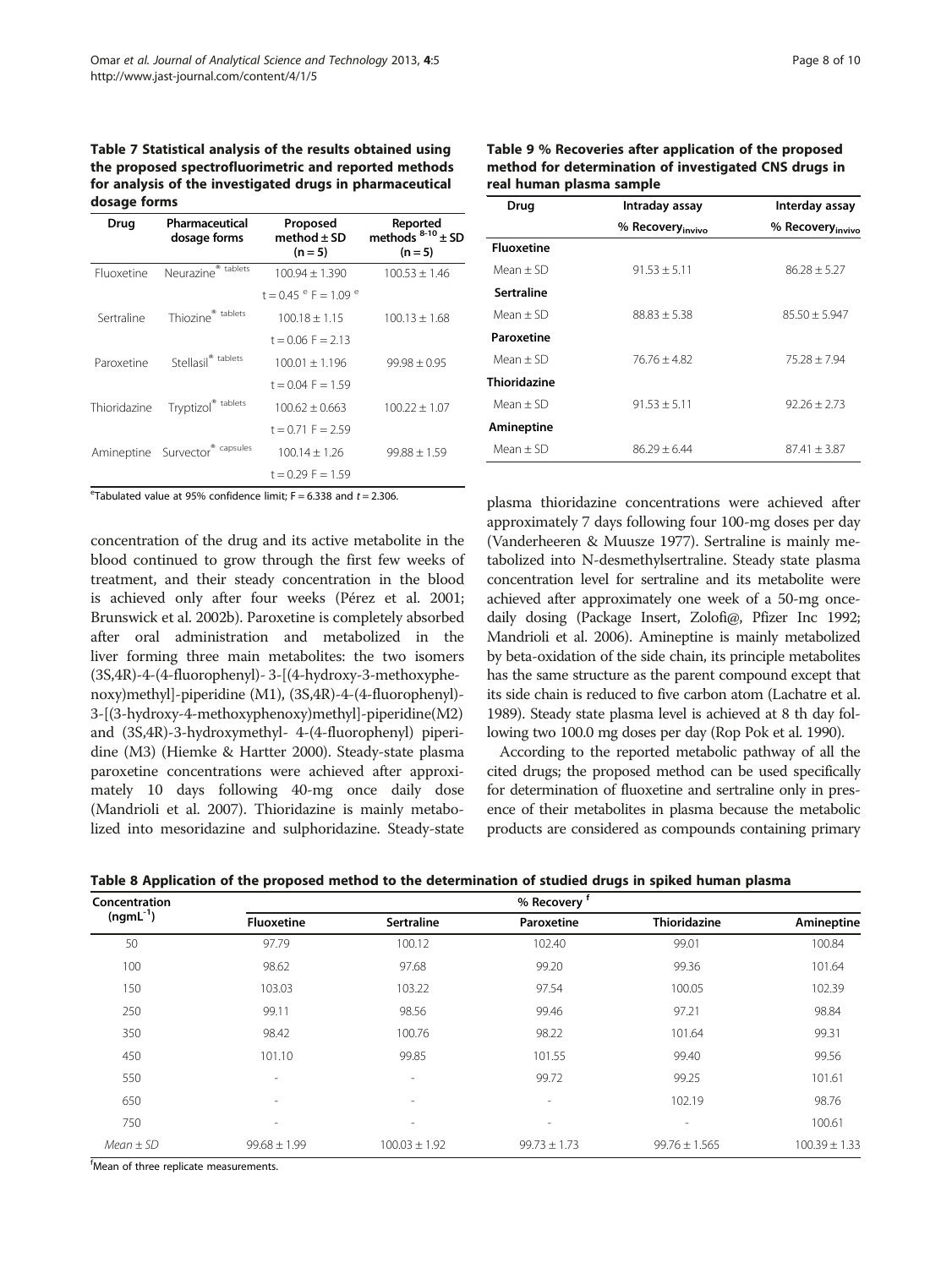<span id="page-8-0"></span>amino group (as norfluoxetine and norsertraline); which should not interfere upon application of the suggested procedure, while for thioridazine, paroxetine and amineptine, their metabolites can interfere with the determination of the parent drugs because they contain the same function group (secondary or tertiary amine moiety) as well.

So % recovery of fluoxetine and sertraline in plasma were calculated by using the following equation

$$
\% \text{Recovery}_{\text{in vivo}} = (\text{concentration}_{\text{found}} / \text{concentration}_{\text{taken}})
$$
  
×100 (3)

Where,

% Recovery in vivo is % recovery for drug in real human sample.

Concentration  $_{\text{found}}$  is concentration of the drug founded in real human sample.

Concentration  $_{\text{taken}}$  is concentration of the drug reported in real human sample.

While % recovery of thioridazine, paroxetine and amineptine and their metabolites in plasma were calculated by using the same equation

Where,

% Recovery <sub>in vivo</sub> is % recovery for drug and their metabolites in real human sample.

Concentration found is concentration of the drug and their metabolites founded in real human sample. Concentration  $t_{\text{aken}}$  is reported concentration of the drug and their metabolites in real human sample. % Recoveries after application of the proposed method for determination of investigated CNS drugs in real human plasma sample by intra and inter day assay are shown in Table [9.](#page-7-0)

## Conclusion

The proposed spectrofluorimetric method has the advantage of being simple, highly sensitive and low cost method for determination of the investigated antidepressant drugs in pure forms, pharmaceutical formulations, without any interference from common excipients present and with minimum detection limits. Furthermore the proposed method was successfully applied for analysis of the cited drugs in spiked and real human plasma. Therefore, the developed method can be considered as suitable for routine analysis of investigated antidepressant drugs in quality control and clinical laboratories. Also it is suitable for selective determination

of fluoxetine and sertraline only without their metabolites in human plasma.

#### Competing interests

All authors declare that there is no competing of interest.

#### Authors' contributions

Dr Mahmoud M. Omar and Dr. Sayed M. Derayea proposed the idea and design the experimental section. Dr Tamer Z. Attia, Dr. Sayed M. Derayea and Dr Mahmoud M. Omar carried out the experimental parts and participated in sequence alignment and drafted the manuscript. All authors participated in preparation of the discussion and result section. Dr Osama H. Abdelmageed and Dr. Tadayuki Uno revised the final manuscript. Finally all authors read and approved the final manuscript.

#### Acknowledgements

The authors express their gratitude to Egyptian government for providing financial support to achieve this paper. Also, the authors express their gratitude to Dr. Monsef Mahfuz a consultant psychiatrist and manager of Minia hospital for psychiatric medicine (Minia, Egypt) for providing the plasma samples.

#### Author details

<sup>1</sup> Analytical Chemistry Department, Faculty of pharmacy, Minia University, Minia 61519, Egypt. <sup>2</sup>Pharmaceutical Chemistry Department, Faculty of Pharmacy, King Abdulaziz University, Jeddah, Kingdom of Saudi Arabia. <sup>3</sup>Graduate School of Pharmaceutical Sciences, Osaka University, 1-6 Yamadaoka, Suita, Osaka 565-0871, Japan.

#### Received: 13 March 2013 Accepted: 14 March 2013 Published: 18 April 2013

#### References

- Atta-Politou J, Skopelitis I, Apatsidis I, Koupparis M (2001) Eur J Pharmaceut Sci 12:311
- Basavaiah K, Manjunatha Swamy L, Krishnamurthy G (1999) Chem Pharm Bull 47:1351
- Brunswick DJ, Amsterdam JD, Fawcett J, Quitkin FM, Reimherr JF, Beasley CM (2002a) J Affect Disord 68:243
- Brunswick DJ, Amsterdam JD, Fawcett J, Quitkin FM, Reimherr FW, Rosenbaum JF, Beasley CM (2002b) J Affect Disord 68:243
- Bueno F, Bergold AM, Fröehlich PE (2000) Boll Chim Farm 139:256
- Darwish IA (2005) J AOAC INTERNATIONAL 88:38
- Darwish IA, Refaat IH (2006) J AOAC INTERNATIONAL 89:326

Delazzeri L (2005) Caderno de Farmácia 21:37

- Hiemke C, Hartter S (2000) Pharmacol Ther 85:11
- Job P (1964) Advanced Physicochemical Experiments, 2nd edition. Oliner and Boyd, Edinburgh, p 54. Ann. Chem. 1936, 16, 97
- Labat L, Deveaux M, Dallet P, Dubost JP (2002) J Chromatogr B773:17
- Lachatre G, Piva C, Riche C, Dumont D, Defrance R, Mocaer EV (1989) V Nicot Fundam Clin Pharmacol 3:19
- Lemberger L, Bergstrom RF, Wolen RL, Farid NA, Enas GG, Aronoff GR (1985) J Clin Psychiatry 46:14
- Mandrioli R, Pucci V, Visini D, Varani G, Raggi MAJ (2002) Pharm Biomed Anal 29:1127
- Mandrioli R, Saracino MA, Ferrari S, Berardi D, Kenndler E, Raggi MA (2006) J Chromatogr B836:116
- Mandrioli R, Mercolini L, Ferranti A, Furlanetto S, Boncompagni G, Roggi MA (2007) Anal Chim Acta 591:141
- Meiling Q, Peng W, Yingshu G, Junling G, Ruonong FJ (2002) Clin Pharmaceut Sci 11:16
- Mohamed FA, Mohamed HA, Hussein SA, Ahmed SA (2005) Pharm Biol Anal 39:139
- Mohamed GG, Nour El-Dien FAF, Mohamed NA (2007) Spectrochim Acta A68:1244
- Nevado JJB, Llerena MJV, Cabanillas CG, Robledo VR, Buitrago S (2006) J Separ Sci 29:103
- Nouws HPA, Delerue-Matos C, Barros AA, Rodrigues JA (2006) J Pharm Biomed Anal 42:341
- Onal A, Kepekçi SE, Oztunç A (2005) J AOAC INTERNATIONAL 88:490